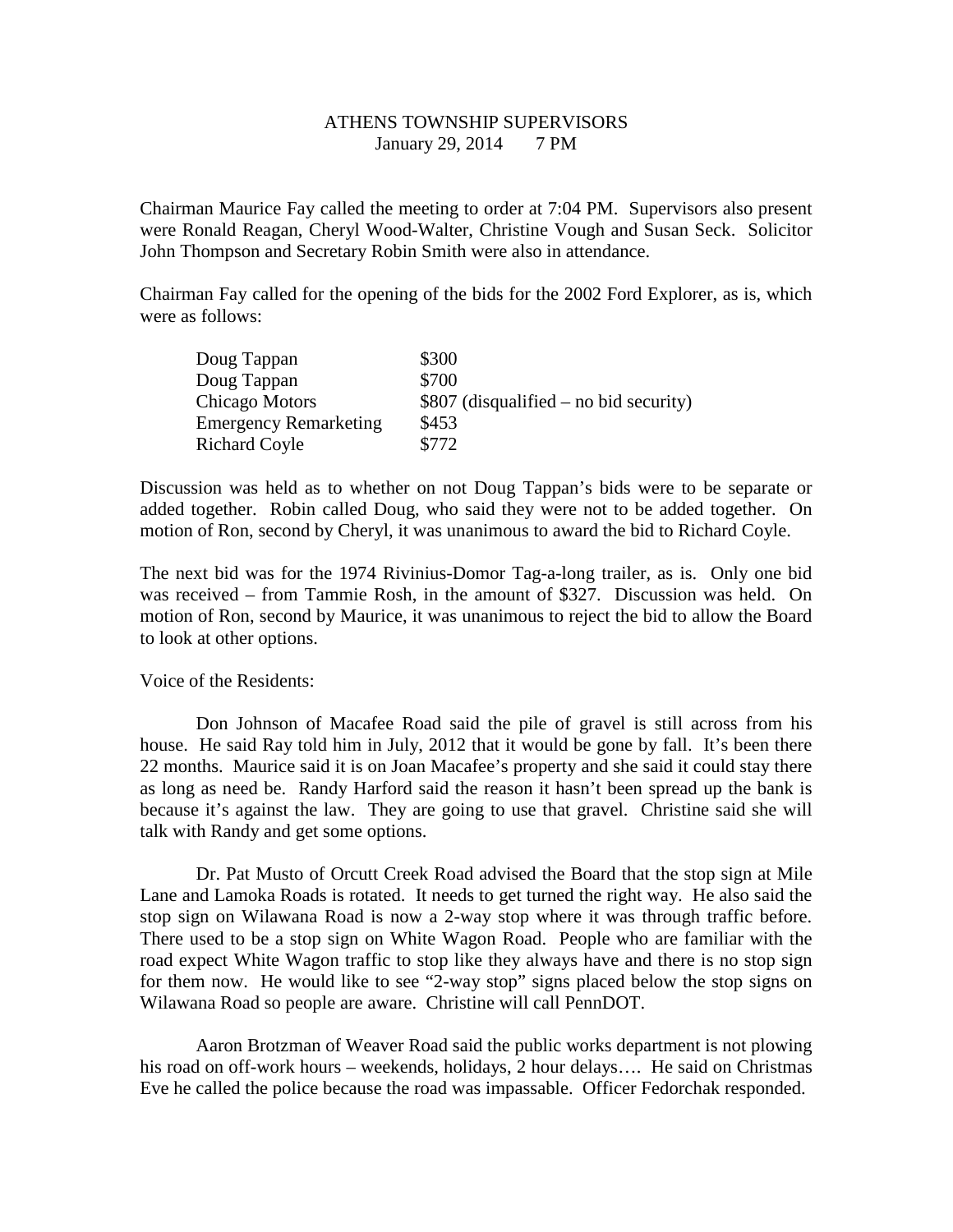Page Two Athens Township Supervisors January 29, 2014

He said when they do plow, they don't put enough cinders on the road, and they just put them in the middle of the road. That road drops 400 ft. in a quarter mile. It needs to be black with cinders. It's treacherous. The taxpayers need better service. The trucks don't throw the cinders. He has pictures. What's up with the trucks? 'Now you can give me another excuse about them being broken down. Take some of that surplus money and service your trucks before you give it away'. Usually when you call to complain, you get worse service. Randy Harford introduced himself to Aaron and thanked him for coming. He asked Aaron if it had gotten better in the last 2 weeks and he said it had. Randy said he met him on his hill and he did a real good job getting up that hill. Ralph Blowers was present and said some of Mr. Brotzman's information was in error. They have worked weekends, holidays, etc.

 Lisa Reed had concerns with the potholes at the intersection of Pennsylvania Avenue and West Frederick Street. Maurice said we have been approached by Athens Borough as they are paving West Frederick Street this summer and have asked us if we would like to pay for our 200 ft. to be paved at that time. Robin asked what we are going to do about the potholes now. Randy said they will be taken care of tomorrow.

Ryan Reed was present for his Communications Badge this evening, and also completed handicap ramps on three of the pavilions in Round Top Park for his Eagle Scout badge.

Richard Bean reported for the Parks and Recreation Commission. They have started their financial campaign for the park pond expansion project. He will be meeting with Northern Tier Regional Planning on Friday about submitting two grant applications. They are looking for letters of support from the community. The park brochures are done and being printed. The fire company will take the star down on the weekend, weather permitting. Richard said they had scheduled presentations to 2 organizations but they couldn't find the projection screen. Christine said she had borrowed it and didn't know they needed it. Richard said there was vandalism by 4-wheelers in Round Top.

Dr. Pat Musto was present for Athens Township Authority (ATA). He said he hadn't been able to contact the person they would like to be appointed to the authority because that person is traveling. Robin asked if this person travels a lot and he said he thinks he does. Robin asked if that might be a problem since they already have one ATA member in Florida for the winter and Dr. Musto said that might be a problem.

Dr. Musto said they should have an approval letter from DEP in a few days, and should have their next permit in a couple weeks. He said their design is done for the sewer project except for one minor thing. They have cleared the Army Corp of Engineers, Railroad and PennDOT permit issues. The bad news, he said, is outlined in the letter he distributed. ATA is having a problem with Walmart. He said Walmart's engineer,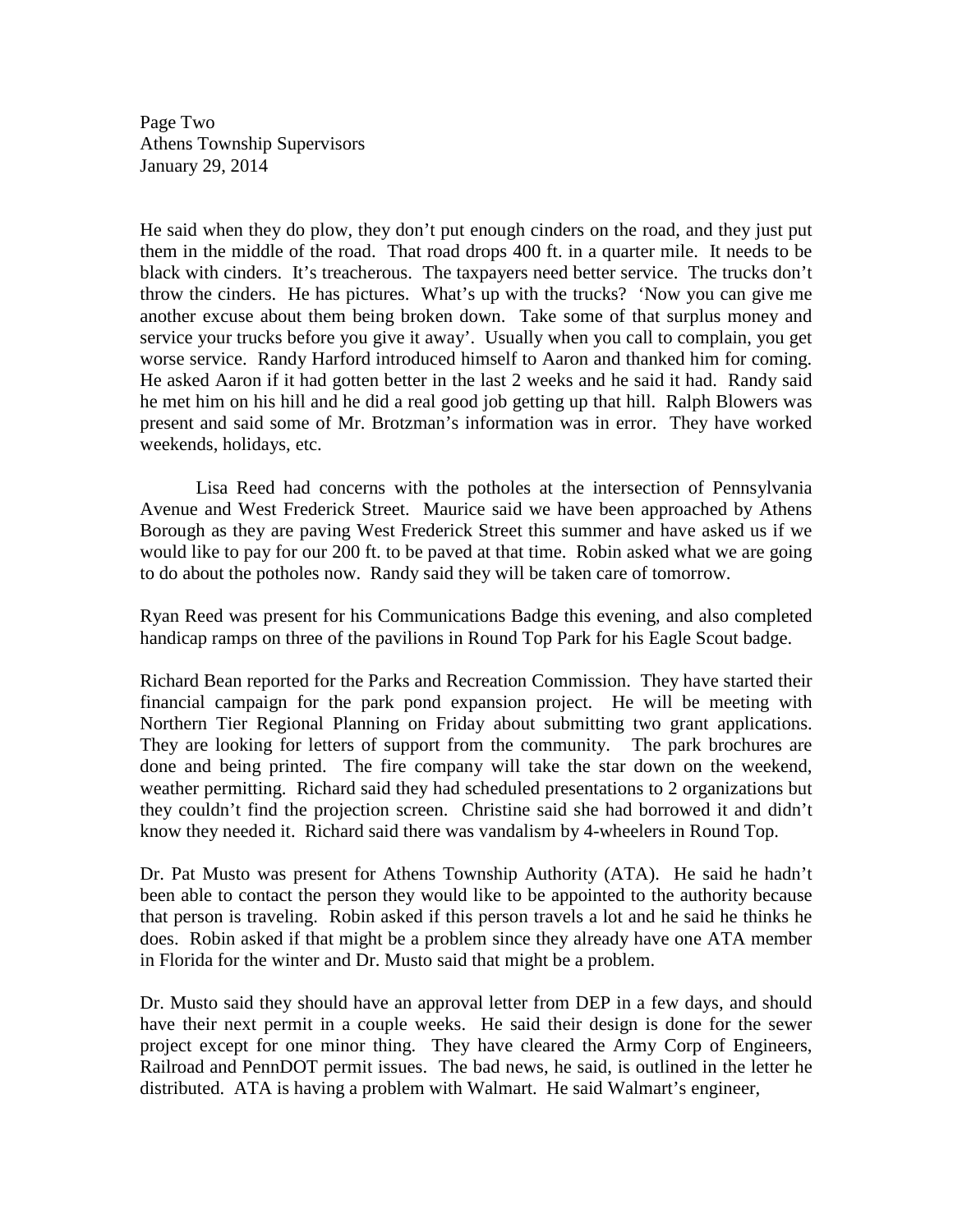Page Three Athens Township Supervisors January 29, 2014

William Schneider, has declined ATA's request for an easement. ATA said they would put it anywhere he wanted it to go, but it was declined. He then proceeded to read the following from the letter he presented: "ATA had incorrectly anticipated that Wal-Mart would be responsible corporate citizen. That Wal-Mart would realize the continued growth in the Township that this project will allow benefits their financial interests. ATA had hoped that not only would Wal-Mart grant the easements, but decline to ask for any monetary compensation to grant the easement. If they continue to deny ATA the needed easement, there will be a negative economic effect on the Township. Wal-Mart's lack of cooperation will cause the ban on new construction in the Township to be continued". He said if they have to go to the press, they will. The letter he presented and read from was titled: "For immediate release to: Morning Times, Towanda Daily Review, WATS WAVR Radio", and all three were in attendance. Dr. Musto then proceeded to urge those in attendance to call 1-800-WALMART and to contact Mr. Schneider as well to express their concerns about the cost Walmart will be putting on the township sewer users and taxpayers by causing these delays and denying the request for an easement. He said they're at a standstill right now. He also said it's interesting that the sewer permit for Walmart was the last sewer permit issued before the ban on development was implemented. He said ATA has gone the extra mile when Walmart needed it, and they don't return the favor.

Cheryl asked if Applebee's will be stopped, too, and Dr. Musto said the use on that site will be less than what was there. Ron asked if it will help on Elmira Street and Dr. Musto said no. Cheryl said right now it's helping because no one is there.

John Thompson said the Walmart engineer forwarded plans to ATA's engineer to incorporate into their plans, and ATA's engineer didn't do it. Walmart didn't want it to go where they were going to put it. Dr. Musto said the feedback he's getting is that ATA's engineers are not getting anything back from Walmart. John said he just had contact with Skip (Mr. Schneider) and he is waiting for information from ATA so they can make their decision about the easement. Dr. Musto asked for Skip's phone number and Robin said she will email it to him in the morning.

Ron said Eddie told him he had to turn down 2 proposed new homes in Queen Esther Estates and a developer who was looking at Elmira Street. Ron also said he's really disappointed at the way this is being handled. The first two words of ATA are "Athens Township" and this is giving the township a bad name. It's not right. You shouldn't be going to the press first. The email Brian Huckabee sent to Skip Schneider sounded like blackmail. Ron said Dr. Musto should talk directly to Skip.

On motion of Ron, second by Cheryl, it was unanimous to approve the minutes of December 18, 2013 and January 6, 2014 as written.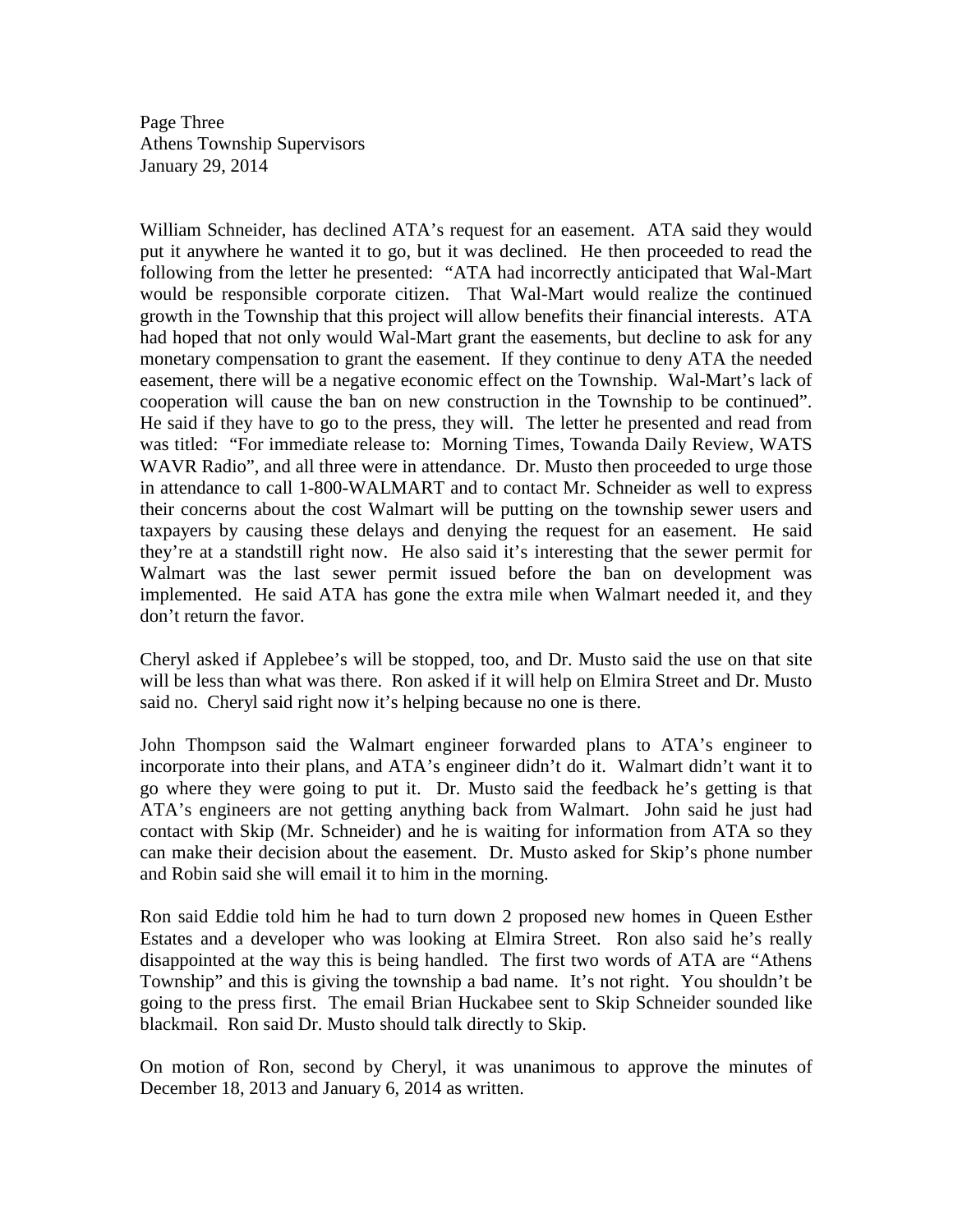Page Four Athens Township Supervisors January 29, 2014

On motion of Maurice, second by Cheryl, it was unanimous to ratify the payment of the Penelec utility relocation bill from the current Road C funds. Robin had requested the late charges be waived and Penelec has removed the late charges.

On motion of Ron, second by Cheryl, it was unanimous to appoint Cheryl Wood-Walter to both the Non-Uniform Pension Board and the Police Pension Board to replace Jack Walter, who has resigned. The terms will expire January 1, 2015.

On motion of Christine, second by Ron, it was unanimous to send the entire Public Works department to the 2 LTAP classes that will be held here ("Liquid Bituminous Seal Coat" and "Bridge Maintenance & Inspection"), and to send Randy and one other person to the "Spring Road Safety & Maintenance" class in Scranton.

On motion of Maurice, second by Ron, it was unanimous to pay for the paving of our portion of West Frederick Street (200 ft. east of Pennsylvania Avenue) when Athens Borough paves that road.

Ron explained to the Board that Bradford County Planning has agreed to help us with the Comprehensive Plan update at no cost. They need us to sign a Memorandum of Agreement for this. On motion of Maurice, second by Cheryl, it was unanimous to have Maurice sign this agreement as Chairman of the Board.

On motion of Cheryl, second by Ron, it was unanimous to execute the contract extension with Gwin Dobson and Foreman for Road C construction inspection and to approve the additional funds of \$2,445.60.

On motion of Cheryl, second by Maurice, it was unanimous to grant the school district's request for the closure of Pennsylvania Avenue on Saturday, May  $10^{th}$  from 8 AM to 5 PM for the NTL Track and Field Meet; Saturday, May  $17<sup>th</sup>$  from 7:30 AM to 9:30 PM for District IV Class AA & AAA Meets; and for graduation (tentatively set for June  $18$ ) – date and times to be determined.

On motion of Maurice, second by Christine, it was unanimous to approve the payment of \$10/month to Randy Harford for the use of his personal cell phone in lieu of a work cell phone, effective immediately.

On motion of Ron, second by Cheryl, it was unanimous to have Robin bid out Type 6S Anti-Skid and to participate in the Sodium Chloride contract this year.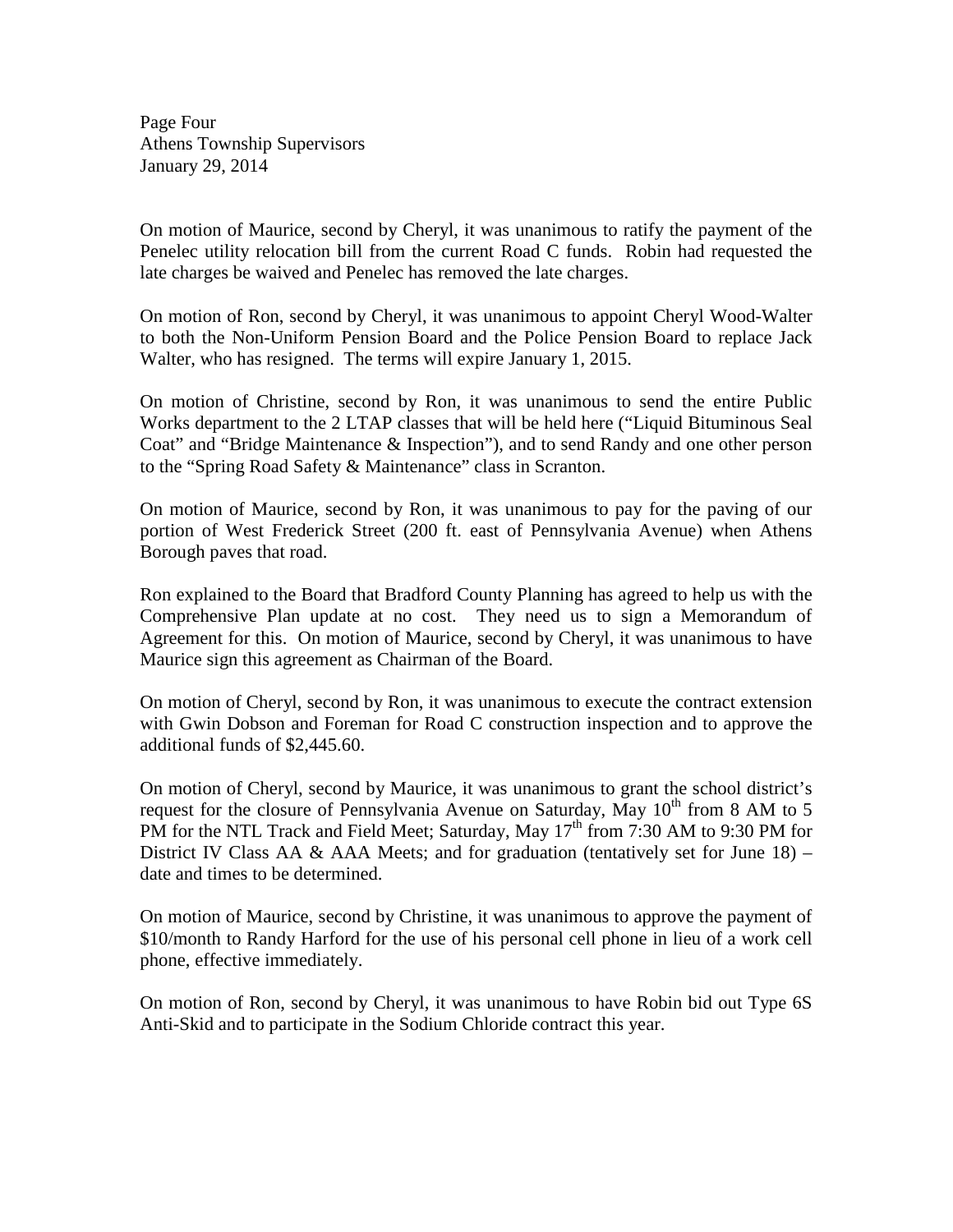Page Five Athens Township Supervisors January 29, 2014

Robin advised the Board that Michael Rosh would be building a house on property next to the Athens Wesleyan Church off Wilawana Road and will be using the same entrance road to the BMX track. He has chosen the private road name of "Myron Lane" for their road. The County and post office have approved the name and now we have to approve it. Robin asked John if we need an ordinance for this because it is a private road and John said an ordinance is not necessary. On motion of Cheryl, second by Ron, it was unanimous to approve the private road name of "Myron Lane" for this location.

Robin asked if anyone had discussed the Positive Pay Program and Direct Deposit with Ruth. Ron had, but he would prefer the rest of the Board to talk with Ruth before we take any action so the Board understands what these programs entail. This matter was tabled again until our next regular meeting.

Robin presented a quote from Kai Pan Consulting for a new computer for the shop in the amount of \$700 installed. They also need a new printer, but we can get one from Quill. On motion of Ron, second by Christine, it was unanimous to have Kai come and install the new computer and to purchase a printer from Quill.

Randy said he needs a 1 ft. bucket. He has found some used ones, but he needs a D, E or F Cat series. He found a few Ds, but very few. Mike Austin goes to auctions and he thinks he can find one for us. Randy said Maurice gave him the OK to get one, but someone needs to let Ruth know so she can pay for it. He thinks he can get a used one for around \$700. Maurice said they need it to fix drainage problems like 'North' (Erin) Road. We lost 'North' Road again this year. Randy said that's because we're too cheap. Tar and chip is no good for a road like that. It needs asphalt. It has one drainage problem that needs to be fixed before we can do that.

Randy asked what about the rollers and equipment replacement? The roller is now 4% higher than it was. He was looking at a JCB roller, and it was a good one. It takes them a while to build one, so we need to make a decision and order it.

On motion of Christine, second by Cheryl, it was unanimous to authorize the purchase of a 1 ft. bucket.

Randy asked again if we can buy the roller, and Cheryl said no, because there was no roller in the budget. Christine asked if there was any municipality around that has one that we could partner with. Susan asked if anyone leases rollers? Randy said they have lease-to-own programs. Robin said that may have to be bid, depending on the cost.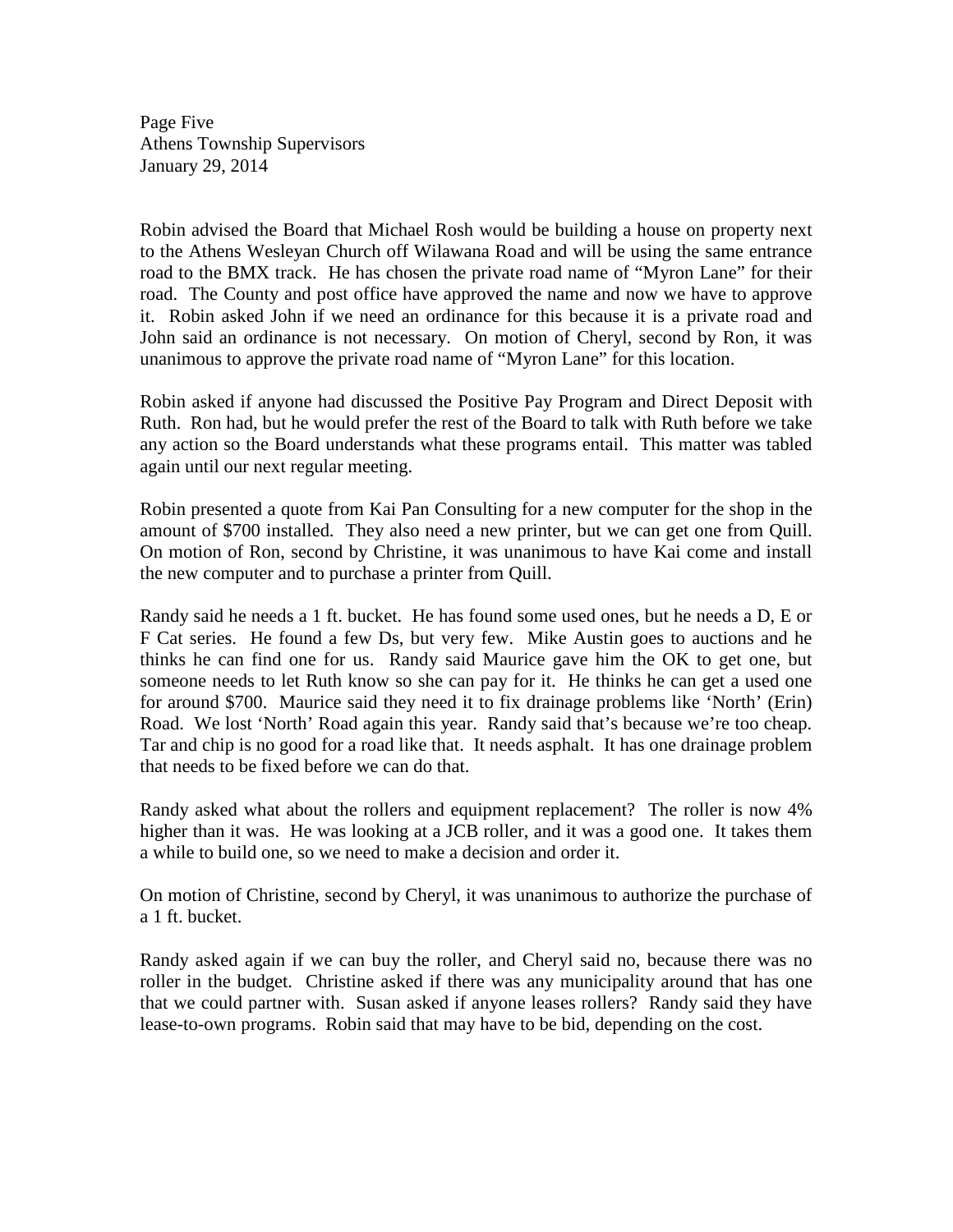Page Six Athens Township Supervisors January 29, 2014

Ron suggests we have a separate meeting with the highway guys to discuss these issues. On motion of Ron, second by Maurice, it was unanimous to have this meeting on February  $11<sup>th</sup>$  at 6:30 PM.

On motion of Ron, second by Maurice, it was unanimous to accept the monthly reports as presented.

On motion of Maurice, second by Christine, it was unanimous to pay the monthly bills, including the COG dues invoice, as presented. A complete listing of revenues and expenditures is on file in the office of the Treasurer.

Correspondence/Information was as listed in the meeting agenda.

Ron introduced Andy Harding to the Board. Andy is the architect we are working with for our building expansion. Ron said he met with the office staff to discuss the front of the building and reconfiguration of the lobby. This will help Ruth from having so many interruptions during the day. He also said we're looking at starting by building a separate building for the public works department out in the yard that they can drive through from Herrick Avenue to the yard. Andy presented the draft plans. This has an estimated cost of \$550,000 for the enclosed new building and \$150,000 for the covered open space. Robin said in light of the expansion needs for the building and the equipment replacement needs we have, the Board may want to consider 'biting the bullet' and floating a bond to do this all at once, leaving us a monthly payment we would be able to handle instead of trying to come up with the entire cost of a roller and a grader, or trucks, or police cars, etc, all at one time. Ron thanked Andy for coming, and said we just need to start the discussion now.

Ed Reid had left information on floodplain management classes being offered by FEMA. All expenses are paid, except for meals (\$100 meal tickets available). One class is July  $21 - 24$ <sup>th</sup> and the second class is August  $25 - 28$ <sup>th</sup> in Emmetsburg, MD. On motion of Ron, second by Maurice, it was unanimous to send Ed to these classes.

Maurice said he would like to see a report when we go to training – nothing elaborate, just a summary of the highlights so the Board is aware of what we have learned. Robin will get a memo out to everyone concerning this. She will ask for monthly reports and will include them in the monthly report folder at each meeting.

Chairman Fay took the Board into executive session at 9:53 PM for personnel and pending litigation. The secretary was excused and the remaining minutes were taken by Cheryl Wood-Walter. The regular meeting reconvened at 11 PM.